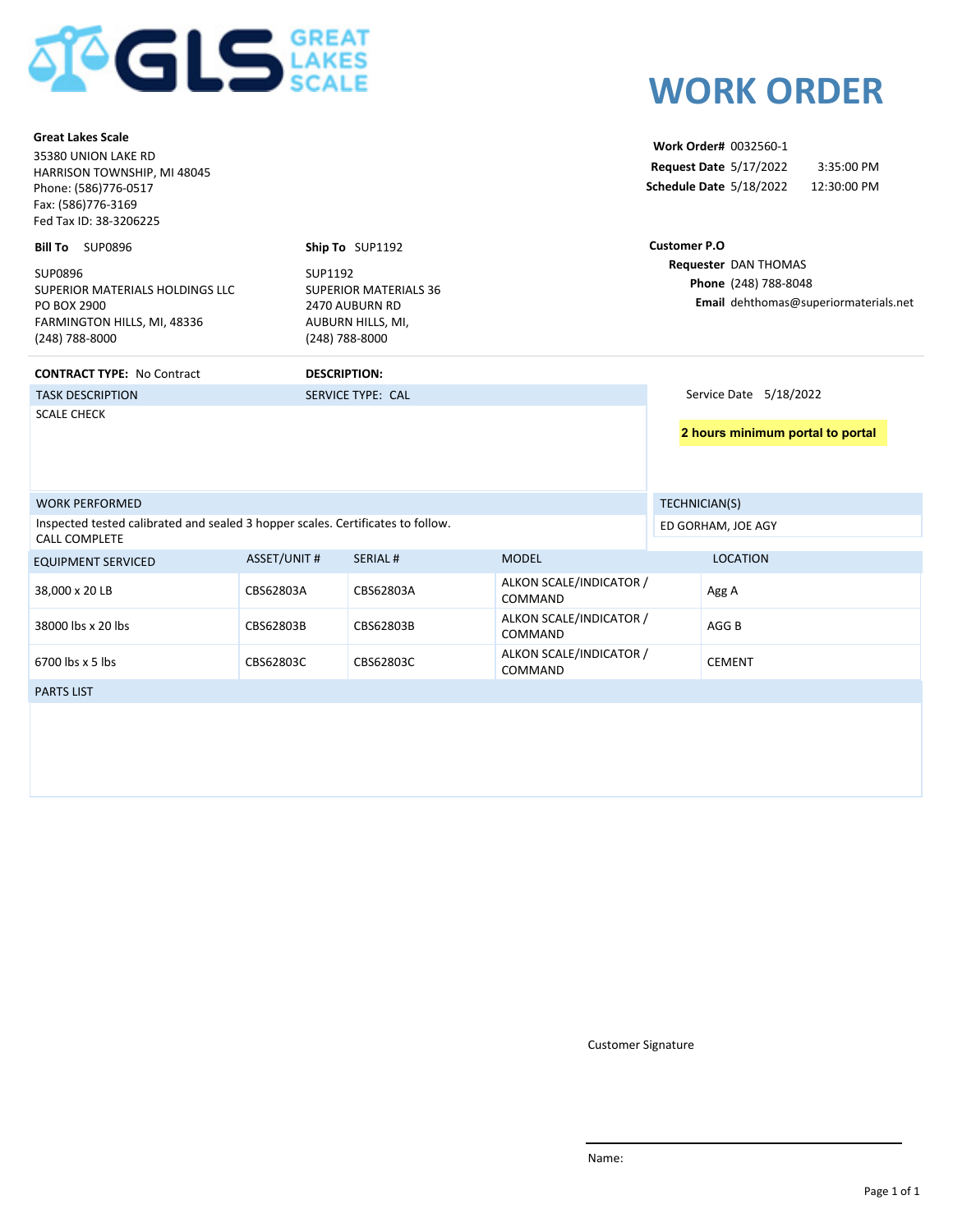

## **Certificate of Calibration**

**Customer:** SUPERIOR MATERIALS 36 SUP1192

**Certificate ID:** CBS62803A220518030936

**Test Date:** 

| <b>CALIBRATION DATE</b>   | DUE DATE | <b>TEST INTERVAL</b> |         | SCALE ID             |       | <b>SCALE CLASS</b> |           |
|---------------------------|----------|----------------------|---------|----------------------|-------|--------------------|-----------|
| 05/18/2022                |          |                      |         | CBS62803A            |       | -III L             |           |
| SCALE LOCATION            |          |                      |         | EQUIPMENT CONDITIONS |       |                    |           |
| Agg A                     |          |                      | Working |                      | Clean |                    |           |
| SELECT NUMBER OF PM DAYS: |          | <b>CAPACITY</b>      |         | 38000 UOM            | LB.   | <b>INCREMENT</b>   | <b>20</b> |

## **AS FOUND TEST USING TEST WEIGHTS AS LEFT TEST USING TEST WEIGHTS**

### **Weight Applied Reading Error Weight Applied Reading Error**  0 LB LB **LB** LB LB LB LB LB LB 0 4000 LB 4000 LB 0 LB<br>
6000 LB 6000 LB 0 LB<br>
0 LB 0 LB 0 LB<br>
LB LB LB LB<br>
LB LB LB LB<br>
LB LB LB LB<br>
LB LB LB LB<br>
LB LB LB LB<br>
LB LB LB LB<br>
LB LB LB LB<br>
AS LEFT BUILD TEST<br>
Test Weight Applied Material Weight Applied Read<br>
6 0 0 0 LB 0 LB 0 6000 0 CAPACITY<br>
36000 UOM LB INCRE<br>
36000 UOM LB INCRE<br>
36000 UOM LB INCRE<br>
36000 UOM LB INCRE<br>
36000 UB O LB IS IS<br>
4000 UB O LB IS IS<br>
6000 UB O LB IS IS<br>
8000 UB O LB IS IS<br>
8000 UB O LB IS IS<br>
80 UB UB UB UB<br>
80 UB UB UB UB LB 0 LB 0 LB LB LB LB LB LB LB LB 2000 LB 0 LB LB LB LB LB LB LB LB 4000 LB 0 LB LB LB LB LB LB LB LB LB LB LB LB LB | 0 | LB | 1 | LB | 1 | LB | 1 | LB | 1 | LB | 1 | LB | 1 | LB | 1 | LB | 1 | LB LB LB LB LB LB LB LB LB LB LB LB LB LB LB LB LB LB LB LB LB LB LB LB LB LB LB LB LB LB LB 0

## **AS LEFT BUILD TEST**

|                                     |                                                                                    | 2470 AUBURN RD |           |                  |                                |          |                             |                 |                                 |                  | Test Date: 05/18/2022     |          |
|-------------------------------------|------------------------------------------------------------------------------------|----------------|-----------|------------------|--------------------------------|----------|-----------------------------|-----------------|---------------------------------|------------------|---------------------------|----------|
|                                     | AUBURN HILLS, MI                                                                   |                |           |                  |                                |          |                             |                 |                                 |                  | ISO Number: MS-FM-CEM-001 |          |
|                                     | (*)Make: ALKON Model : COMMAND SN#: CBS62803A Capacity: 38000 LB Graduation: 20 LB |                |           |                  |                                |          |                             |                 |                                 |                  |                           |          |
|                                     |                                                                                    |                |           |                  |                                |          |                             |                 |                                 |                  |                           |          |
|                                     |                                                                                    |                |           |                  |                                |          |                             |                 |                                 |                  |                           |          |
|                                     |                                                                                    |                |           |                  |                                |          |                             |                 |                                 |                  |                           |          |
|                                     |                                                                                    |                |           |                  |                                |          |                             |                 |                                 |                  |                           |          |
| <b>CALIBRATION DATE</b>             |                                                                                    | DUE DATE       |           |                  | <b>TEST INTERVAL</b>           |          |                             | <b>SCALE ID</b> |                                 |                  | <b>SCALE CLASS</b>        |          |
| 05/18/2022<br><b>SCALE LOCATION</b> |                                                                                    |                |           |                  |                                |          | <b>EQUIPMENT CONDITIONS</b> | CBS62803A       |                                 | III L            |                           |          |
| Agg A                               |                                                                                    |                |           |                  |                                |          | Working                     |                 | Clean                           |                  |                           |          |
|                                     | SELECT NUMBER OF PM DAYS:                                                          |                |           |                  | <b>CAPACITY</b>                |          |                             | 38000 UOM       | LB                              | <b>INCREMENT</b> |                           | 20       |
|                                     |                                                                                    |                |           |                  |                                |          |                             |                 |                                 |                  |                           |          |
|                                     |                                                                                    |                |           |                  |                                |          |                             |                 |                                 |                  |                           |          |
|                                     | AS FOUND TEST USING TEST WEIGHTS                                                   |                |           |                  |                                |          |                             |                 | AS LEFT TEST USING TEST WEIGHTS |                  |                           |          |
| <b>Weight Applied</b>               |                                                                                    | <b>Reading</b> |           | Error            |                                |          | <b>Weight Applied</b>       |                 | <b>Reading</b>                  |                  | Error                     |          |
| 0                                   | <b>LB</b>                                                                          | $\pmb{0}$      | <b>LB</b> | $\pmb{0}$        | LB                             |          |                             | LB              |                                 | <b>LB</b>        |                           | LB       |
| 2000                                | LB                                                                                 | 2000           | LB        | $\boldsymbol{0}$ | LB                             |          |                             | LB              |                                 | LB               |                           | LB       |
| 4000                                | LB                                                                                 | 4000           | LB        | $\mathbf 0$      | LB                             |          |                             | LB              |                                 | LB               |                           | LB       |
| 6000                                | LB                                                                                 | 6000           | LB        | $\boldsymbol{0}$ | LB                             |          |                             | LB              |                                 | LB               |                           | LB       |
| 0                                   | LB                                                                                 | 0              | LB        | $\mathsf 0$      | LB                             |          |                             | LB              |                                 | LB               |                           | LB       |
|                                     | LB<br>LB                                                                           |                | LB<br>LB  |                  | LB<br>LB                       |          |                             | LB<br>LB        |                                 | LB<br>LB         |                           | LB<br>LB |
|                                     | LB                                                                                 |                | LB        |                  | LB                             |          |                             | LB              |                                 | LB               |                           | LB       |
|                                     | LB                                                                                 |                | LB        |                  | LB                             |          |                             | LB              |                                 | LB               |                           | LB       |
|                                     | LB                                                                                 |                | LB        |                  | <b>LB</b>                      |          |                             | LB              |                                 | <b>LB</b>        |                           | LB       |
|                                     |                                                                                    |                |           |                  |                                |          |                             |                 |                                 |                  |                           |          |
|                                     |                                                                                    |                |           |                  |                                |          |                             |                 |                                 |                  |                           |          |
|                                     |                                                                                    |                |           |                  |                                |          |                             |                 |                                 |                  |                           |          |
|                                     | <b>AS LEFT BUILD TEST</b>                                                          |                |           |                  |                                |          |                             |                 |                                 |                  |                           |          |
|                                     | <b>Test Weight Applied</b>                                                         |                |           |                  | <b>Material Weight Applied</b> |          | <b>Reading</b>              |                 |                                 | Error            |                           |          |
|                                     |                                                                                    | LB             | 10000     |                  |                                | LB       | 16000                       |                 | LВ                              | 0                |                           | LB       |
|                                     |                                                                                    | LВ             | 20000     |                  |                                | LB       | 26000                       |                 | LВ                              | 0<br>0           |                           | LB       |
|                                     |                                                                                    | LВ<br>LВ       | 30000     |                  |                                | LB<br>LB | 36000                       |                 | LB<br>LВ                        |                  |                           | LB<br>LB |
|                                     |                                                                                    | LB             |           |                  |                                | LB       |                             |                 | LВ                              |                  |                           | LB       |
|                                     |                                                                                    | LB             |           |                  |                                | LB       |                             |                 | LB                              |                  |                           | LB       |
|                                     |                                                                                    | LB             |           |                  |                                | LB       |                             |                 | LB                              |                  |                           | LB       |
|                                     |                                                                                    | LB             |           |                  |                                | LB       |                             |                 | LB.                             |                  |                           | LB       |
|                                     |                                                                                    | LB             |           |                  |                                | LB       |                             |                 | LB                              |                  |                           | LB       |
|                                     |                                                                                    | LB             |           |                  |                                | LB       |                             |                 | LB                              |                  |                           | LB       |
|                                     |                                                                                    | LB             |           |                  |                                | LB       |                             |                 | LB                              |                  |                           | LB       |
|                                     |                                                                                    | LB             |           |                  |                                | LB       |                             |                 | LB                              |                  |                           | LB       |
|                                     |                                                                                    | LB             |           |                  |                                | LB       |                             |                 | LB                              |                  |                           | LB       |
|                                     |                                                                                    | LB<br>LB       |           |                  |                                | LB<br>LB |                             |                 | LB<br>LB                        |                  |                           | LB<br>LB |
|                                     |                                                                                    | LB             |           |                  |                                | LB       |                             |                 | LB                              |                  |                           | LB       |
|                                     |                                                                                    | LB             |           |                  |                                | LB       |                             |                 | LB.                             |                  |                           | LB       |
| 6000<br>6000<br>6000                |                                                                                    | LB<br>LB       |           |                  |                                | LB<br>LB |                             |                 | LB<br>LB                        |                  |                           | LB<br>LB |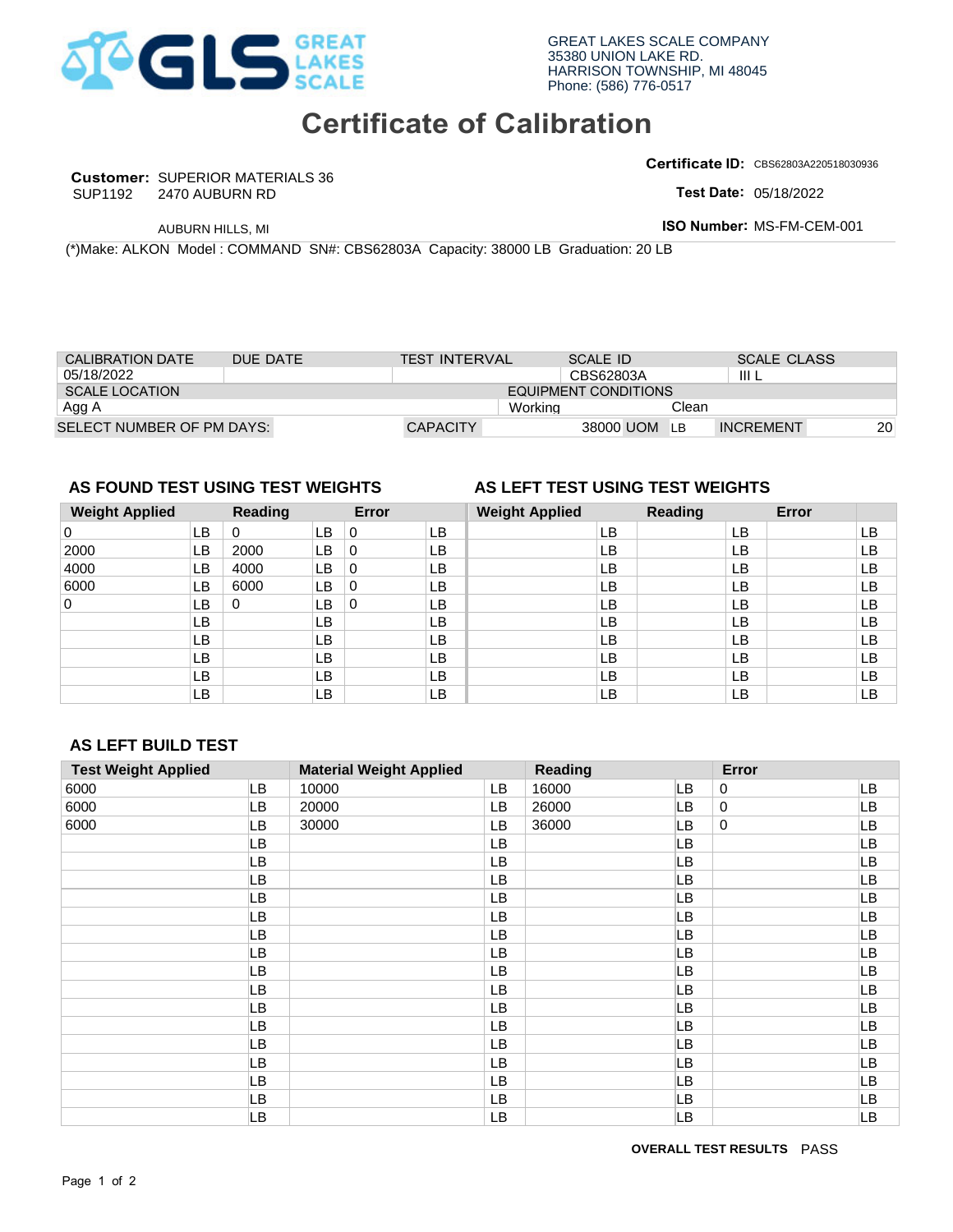

## **Certificate of Calibration**

**Customer:** SUPERIOR MATERIALS 36 SUP1192

**Certificate ID:** CBS62803B220518031116

**Test Date:** 

| CALIBRATION DATE          | DUF DATE | <b>TEST INTERVAL</b> | SCALE ID             |       | <b>SCALE CLASS</b> |           |
|---------------------------|----------|----------------------|----------------------|-------|--------------------|-----------|
| 05/18/2022                |          |                      | CBS62803B            |       | III L              |           |
| SCALE LOCATION            |          |                      | EQUIPMENT CONDITIONS |       |                    |           |
| AGG B                     |          |                      | Working              | Clean |                    |           |
| SELECT NUMBER OF PM DAYS: |          | <b>CAPACITY</b>      | 38000 UOM            |       | <b>INCREMENT</b>   | <b>20</b> |

## **AS FOUND TEST USING TEST WEIGHTS AS LEFT TEST USING TEST WEIGHTS**

| 05/18/2022                       |               |          |       |       |                                |    | CBS62803B                       |              |         | III L            |       |                 |
|----------------------------------|---------------|----------|-------|-------|--------------------------------|----|---------------------------------|--------------|---------|------------------|-------|-----------------|
| <b>SCALE LOCATION</b>            |               |          |       |       |                                |    | <b>EQUIPMENT CONDITIONS</b>     |              |         |                  |       |                 |
| AGG B                            |               |          |       |       |                                |    | Working                         |              | Clean   |                  |       |                 |
| SELECT NUMBER OF PM DAYS:        |               |          |       |       | <b>CAPACITY</b>                |    |                                 | 38000 UOM lb |         | <b>INCREMENT</b> |       | 20 <sup>°</sup> |
|                                  |               |          |       |       |                                |    |                                 |              |         |                  |       |                 |
|                                  |               |          |       |       |                                |    |                                 |              |         |                  |       |                 |
| AS FOUND TEST USING TEST WEIGHTS |               |          |       |       |                                |    | AS LEFT TEST USING TEST WEIGHTS |              |         |                  |       |                 |
| <b>Weight Applied</b>            |               | Reading  |       | Error |                                |    | <b>Weight Applied</b>           |              | Reading |                  | Error |                 |
| 0                                | lb            | $\Omega$ | Ib    | 0     | Ib                             |    | Ib                              |              |         | Ib               |       | Ib              |
| 2000                             | Ib            | 2000     | Ib    | 0     | Ib                             |    | Ib                              |              |         | Ib               |       | Ib              |
| 4000                             | Ib            | 4000     | Ib    | 0     | Ib                             |    | Ib                              |              |         | Ib               |       | I <sub>b</sub>  |
| 6000                             | Ib            | 6000     | Ib    | 0     | Ib                             |    | Ib                              |              |         | Ib               |       | Ib              |
| 0                                | $\mathsf{lb}$ | $\Omega$ | Ib    | 0     | Ib                             |    | Ib                              |              |         | Ib               |       | Ib              |
|                                  | Ib            |          | Ib    |       | Ib                             |    | Ib                              |              |         | Ib               |       | Ib              |
|                                  | Ib            |          | Ib    |       | Ib                             |    | Ib                              |              |         | lb               |       | Ib              |
|                                  | lb            |          | Ib    |       | lb                             |    | Ib                              |              |         | lb               |       | Ib              |
|                                  | Ib            |          | Ib    |       | Ib                             |    | Ib                              |              |         | Ib               |       | I <sub>b</sub>  |
|                                  | Ib            |          | Ib    |       | Ib                             |    | Ib                              |              |         | Ib               |       | I <sub>b</sub>  |
|                                  |               |          |       |       |                                |    |                                 |              |         |                  |       |                 |
|                                  |               |          |       |       |                                |    |                                 |              |         |                  |       |                 |
| <b>AS LEFT BUILD TEST</b>        |               |          |       |       |                                |    |                                 |              |         |                  |       |                 |
| <b>Test Weight Applied</b>       |               |          |       |       | <b>Material Weight Applied</b> |    | <b>Reading</b>                  |              |         | Error            |       |                 |
| 6000                             |               | lb       | 10000 |       |                                | Ib | 16000                           |              | lb      | 0                |       | lb              |
| 6000                             |               | lb       | 20000 |       |                                | Ib | 26000                           |              | lb      | 0                |       | lb              |
| 6000                             |               | lb       | 30000 |       |                                | lb | 36000                           |              | lb      | 0                |       | lb              |

## **AS LEFT BUILD TEST**

|                                       |                                  | 2470 AUBURN RD |                |                  |                                                                                    |                                  |                             |                              |                                 |             | Test Date: 05/18/2022     |                |
|---------------------------------------|----------------------------------|----------------|----------------|------------------|------------------------------------------------------------------------------------|----------------------------------|-----------------------------|------------------------------|---------------------------------|-------------|---------------------------|----------------|
|                                       | AUBURN HILLS, MI                 |                |                |                  |                                                                                    |                                  |                             |                              |                                 |             | ISO Number: MS-FM-CEM-001 |                |
|                                       |                                  |                |                |                  | (*)Make: ALKON Model : COMMAND SN#: CBS62803B Capacity: 38000 lb Graduation: 20 lb |                                  |                             |                              |                                 |             |                           |                |
|                                       |                                  |                |                |                  |                                                                                    |                                  |                             |                              |                                 |             |                           |                |
|                                       |                                  |                |                |                  |                                                                                    |                                  |                             |                              |                                 |             |                           |                |
|                                       |                                  |                |                |                  |                                                                                    |                                  |                             |                              |                                 |             |                           |                |
|                                       |                                  |                |                |                  |                                                                                    |                                  |                             |                              |                                 |             |                           |                |
| <b>CALIBRATION DATE</b><br>05/18/2022 |                                  | DUE DATE       |                |                  | <b>TEST INTERVAL</b>                                                               |                                  |                             | <b>SCALE ID</b><br>CBS62803B |                                 | III L       | <b>SCALE CLASS</b>        |                |
| <b>SCALE LOCATION</b>                 |                                  |                |                |                  |                                                                                    |                                  | <b>EQUIPMENT CONDITIONS</b> |                              |                                 |             |                           |                |
| AGG B                                 |                                  |                |                |                  |                                                                                    |                                  | Working                     |                              | Clean                           |             |                           |                |
| SELECT NUMBER OF PM DAYS:             |                                  |                |                |                  | <b>CAPACITY</b>                                                                    |                                  |                             |                              | 38000 UOM lb                    |             | <b>INCREMENT</b>          | 20             |
|                                       |                                  |                |                |                  |                                                                                    |                                  |                             |                              |                                 |             |                           |                |
|                                       |                                  |                |                |                  |                                                                                    |                                  |                             |                              |                                 |             |                           |                |
|                                       | AS FOUND TEST USING TEST WEIGHTS |                |                |                  |                                                                                    |                                  |                             |                              | AS LEFT TEST USING TEST WEIGHTS |             |                           |                |
| <b>Weight Applied</b>                 |                                  | <b>Reading</b> |                | Error            |                                                                                    |                                  | <b>Weight Applied</b>       |                              | <b>Reading</b>                  |             | Error                     |                |
| $\pmb{0}$                             | Ib                               | $\pmb{0}$      | lb             | $\,0\,$          | Ib                                                                                 |                                  |                             | Ib                           |                                 | lb          |                           | I <sub>b</sub> |
| 2000                                  | Ib                               | 2000<br>4000   | lb             | 0<br>$\mathbf 0$ | Ib<br>Ib                                                                           |                                  |                             | $\mathsf{lb}$<br>Ib          |                                 | Ib<br>Ib    |                           | Ib<br>Ib       |
| 4000<br>6000                          | lb<br>lb                         | 6000           | lb<br>lb       | 0                | Ib                                                                                 |                                  |                             | Ib                           |                                 | Ib          |                           | Ib             |
| 0                                     | lb                               | 0              | Ib             | $\pmb{0}$        | lb                                                                                 |                                  |                             | Ib                           |                                 | Ib          |                           | Ib             |
|                                       | lb                               |                | Ib             |                  | Ib                                                                                 |                                  |                             | Ib                           |                                 | Ib          |                           | I <sub>b</sub> |
|                                       | lb                               |                | lb             |                  | lb                                                                                 |                                  |                             | Ib                           |                                 | Ib          |                           | I <sub>b</sub> |
|                                       |                                  |                |                |                  |                                                                                    |                                  |                             |                              |                                 |             |                           | Ib             |
|                                       | $\mathsf{lb}$                    |                | I <sub>b</sub> |                  | lb                                                                                 |                                  |                             | Ib                           |                                 | Ib          |                           |                |
|                                       | $\mathsf{lb}$                    |                | I <sub>b</sub> |                  | Ib                                                                                 |                                  |                             | Ib                           |                                 | Ib          |                           | I <sub>b</sub> |
|                                       | Ib                               |                | Ib             |                  | Ib                                                                                 |                                  |                             | Ib                           |                                 | Ib          |                           | I <sub>b</sub> |
|                                       |                                  |                |                |                  |                                                                                    |                                  |                             |                              |                                 |             |                           |                |
|                                       | <b>AS LEFT BUILD TEST</b>        |                |                |                  |                                                                                    |                                  |                             |                              |                                 |             |                           |                |
| <b>Test Weight Applied</b>            |                                  |                |                |                  | <b>Material Weight Applied</b>                                                     |                                  | <b>Reading</b>              |                              |                                 | Error       |                           |                |
|                                       |                                  | lb             | 10000          |                  |                                                                                    | Ib                               | 16000                       |                              | lb                              | 0           |                           | Ib             |
|                                       |                                  | lb             | 20000          |                  |                                                                                    | I <sub>b</sub>                   | 26000                       |                              | lb                              | $\mathbf 0$ |                           | lb             |
|                                       |                                  | lb             | 30000          |                  |                                                                                    | Ib                               | 36000                       |                              | lb                              | 0           |                           | lb             |
|                                       |                                  | Ib             |                |                  |                                                                                    | Ib                               |                             |                              | Ib                              |             |                           | lb             |
|                                       |                                  | Ib             |                |                  |                                                                                    | Ib                               |                             |                              | Ib                              |             |                           | lb             |
|                                       |                                  | Ib             |                |                  |                                                                                    | Ib                               |                             |                              | lb                              |             |                           | lb             |
|                                       |                                  | lb             |                |                  |                                                                                    | Ib                               |                             |                              | lb                              |             |                           | lb             |
|                                       |                                  | lb<br>lb       |                |                  |                                                                                    | I <sub>b</sub><br>I <sub>b</sub> |                             |                              | lb<br>lb                        |             |                           | lb<br>lb       |
|                                       |                                  | lb             |                |                  |                                                                                    | I <sub>b</sub>                   |                             |                              | lb                              |             |                           | lb             |
|                                       |                                  | lb             |                |                  |                                                                                    | Ib                               |                             |                              | lb                              |             |                           | lb             |
|                                       |                                  | lb             |                |                  |                                                                                    | I <sub>b</sub>                   |                             |                              | lb                              |             |                           | lb             |
|                                       |                                  | lb             |                |                  |                                                                                    | Ib                               |                             |                              | lb                              |             |                           | lb             |
|                                       |                                  | lb             |                |                  |                                                                                    | Ib                               |                             |                              | lb                              |             |                           | lb             |
|                                       |                                  | lb             |                |                  |                                                                                    | I <sub>b</sub>                   |                             |                              | lb                              |             |                           | lb             |
|                                       |                                  | lb             |                |                  |                                                                                    | I <sub>b</sub>                   |                             |                              | lb                              |             |                           | lb             |
| 6000<br>6000<br>6000                  |                                  | lb<br>lb       |                |                  |                                                                                    | I <sub>b</sub><br>I <sub>b</sub> |                             |                              | lb<br>lb                        |             |                           | lb<br>lb       |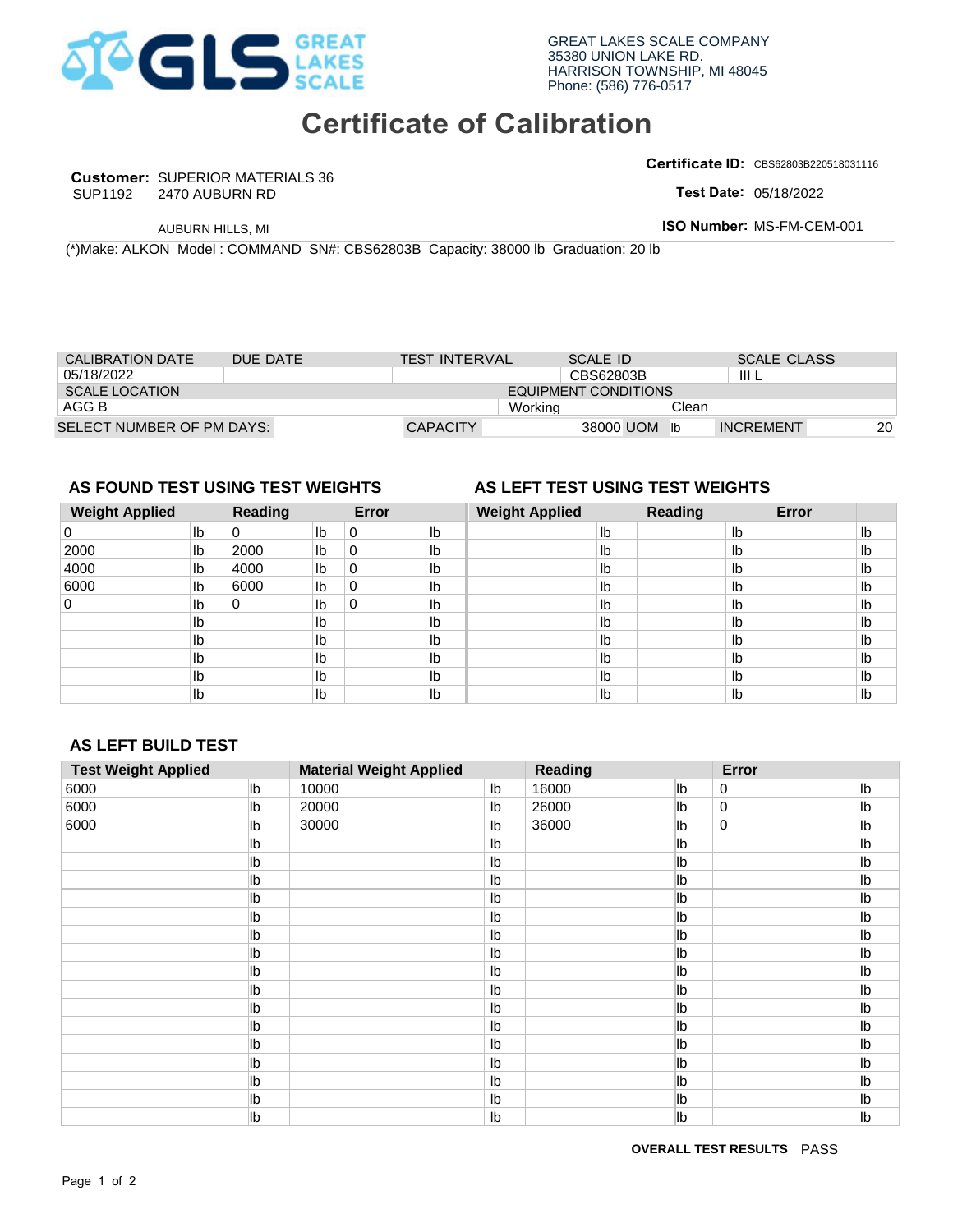

# **Customer: SUPERIOR MATERIALS 36<br>SUP1192 2470 AUBURN RD**

**Certificate ID: Test Date:** 

### **TEST INFORMATION**

| SUP1192                 | <b>Customer: SUPERIOR MATERIALS 36</b><br>2470 AUBURN RD |                             |  |
|-------------------------|----------------------------------------------------------|-----------------------------|--|
|                         | <b>AUBURN HILLS, MI</b>                                  |                             |  |
|                         |                                                          |                             |  |
| <b>TEST INFORMATION</b> |                                                          |                             |  |
|                         | <b>TEST WEIGHT CLASSIFICATION</b>                        | <b>EXPANDED UNCERTAINTY</b> |  |
| F                       |                                                          | 35                          |  |
|                         | <b>ENVIRONMENTAL CONDITIONS</b>                          | <b>TEMPERATURE</b>          |  |
| Acceptable              |                                                          | 50                          |  |
|                         | WAS THE SCALE WITHIN CUSTOMERS REQUIRED ACCURACY?        |                             |  |
| Yes                     |                                                          |                             |  |
| <b>TEST LOCATION</b>    |                                                          | <b>OVERALL RESULT</b>       |  |
| Onsite                  |                                                          | Pass w/o adjustment         |  |
|                         |                                                          |                             |  |

|                                                                              | <b>Customer: SUPERIOR MATERIALS 36</b>                                                  |                                                                                                                                     | Certificate ID: CBS62803B220518031116                                                                                                                                                                                                                                  |
|------------------------------------------------------------------------------|-----------------------------------------------------------------------------------------|-------------------------------------------------------------------------------------------------------------------------------------|------------------------------------------------------------------------------------------------------------------------------------------------------------------------------------------------------------------------------------------------------------------------|
|                                                                              | SUP1192 2470 AUBURN RD                                                                  |                                                                                                                                     | <b>Test Date: 05/18/2022</b>                                                                                                                                                                                                                                           |
|                                                                              | AUBURN HILLS, MI                                                                        |                                                                                                                                     | ISO Number: MS-FM-CEM-001                                                                                                                                                                                                                                              |
| <b>TEST INFORMATION</b>                                                      |                                                                                         |                                                                                                                                     |                                                                                                                                                                                                                                                                        |
|                                                                              | <b>TEST WEIGHT CLASSIFICATION</b>                                                       | <b>EXPANDED UNCERTAINTY</b>                                                                                                         | TRACEABILITY CERTIFICATE NUMBERS:                                                                                                                                                                                                                                      |
| F<br>Acceptable<br>Yes<br><b>TEST LOCATION</b><br>Onsite<br><b>Comments:</b> | <b>ENVIRONMENTAL CONDITIONS</b><br>Scale on zero, load tested, build tested and sealed. | 35<br><b>TEMPERATURE</b><br>50<br>WAS THE SCALE WITHIN CUSTOMERS REQUIRED ACCURACY?<br><b>OVERALL RESULT</b><br>Pass w/o adjustment | Kit<br>NIST<br>Date<br>Date Due<br>Description<br>GL0601 MI-06-21-15309 6/7/2021<br>6/7/2023<br>1000 LB TRUCK 6 CLASS F<br>GL0602 MI-06-21-15309 6/7/2021 6/7/2023<br>1000 LB TRUCK 6 CLASS F<br>GL0603 MI-06-21-15309 6/7/2021<br>6/7/2023<br>1000 LB TRUCK 6 CLASS F |
|                                                                              |                                                                                         |                                                                                                                                     | GL0604 MI-06-21-15309 6/7/2021<br>6/7/2023<br>1000 LB TRUCK 6 CLASS F<br>GL0606 MI-06-21-15309 6/7/2021<br>6/7/2023<br>1000 LB TRUCK 6 CLASS F                                                                                                                         |
|                                                                              |                                                                                         |                                                                                                                                     | GL0605 MI-06-21-15309 6/7/2021 6/7/2023<br>1000 LB TRUCK 6 CLASS F                                                                                                                                                                                                     |

**Technician(s):** ED GORHAM;JOE AGY;

Edward D Hohan

**Signature:** 

 Devices were calibrated with the certified test weights. Adjustments made to restore and/or maintain the accuracy of the device conform to the tolerances established by NIST or Manufacturers Specifications. Best measurement of uncertainty calculated using a coverage factor of K=2. This provides confidence level of 95%.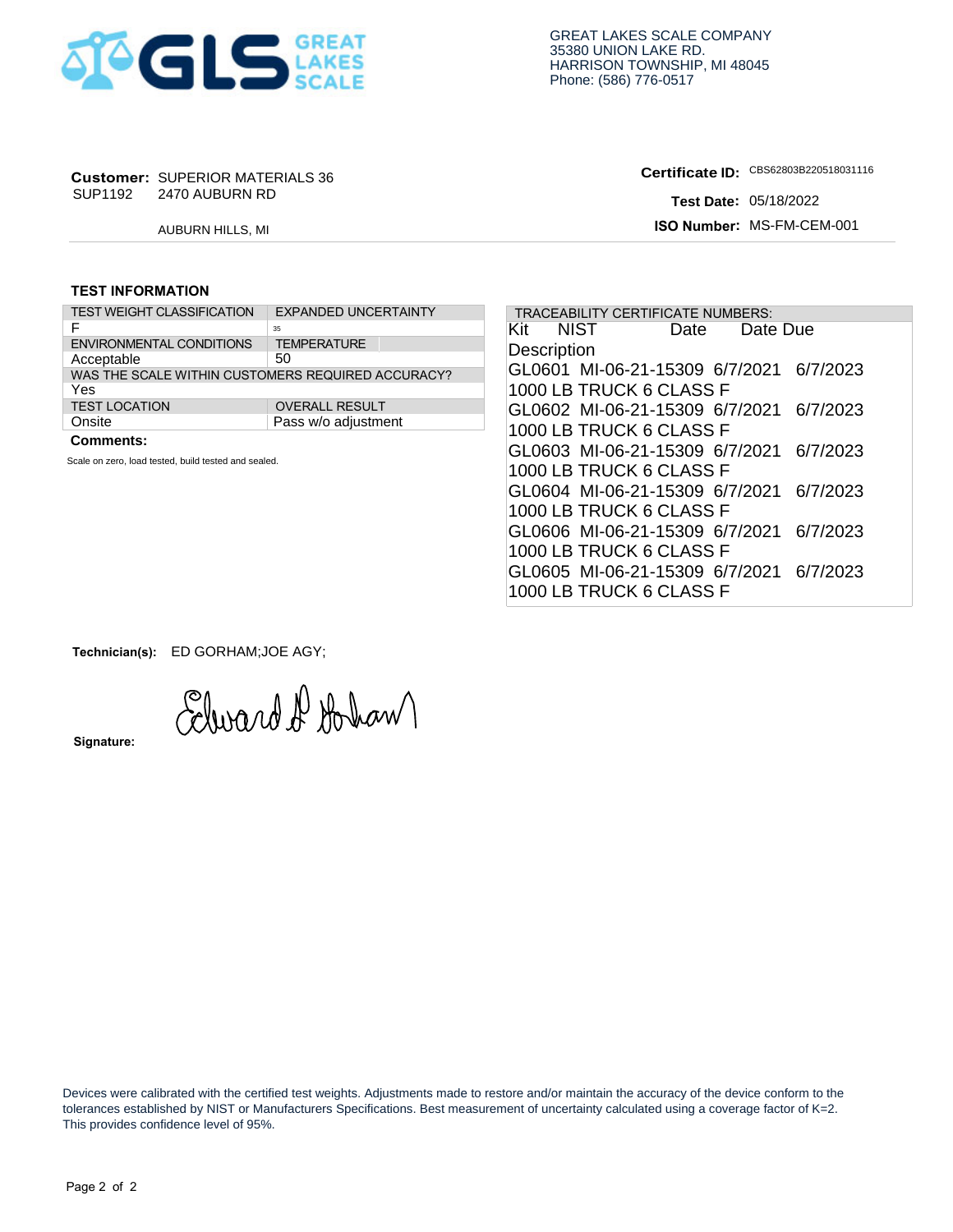

# **Customer: SUPERIOR MATERIALS 36<br>SUP1192 2470 AUBURN RD**

**Certificate ID: Test Date:** 

### **TEST INFORMATION**

| SUP1192                 | <b>Customer: SUPERIOR MATERIALS 36</b><br>2470 AUBURN RD |                             |  |
|-------------------------|----------------------------------------------------------|-----------------------------|--|
|                         | AUBURN HILLS, MI                                         |                             |  |
|                         |                                                          |                             |  |
| <b>TEST INFORMATION</b> |                                                          |                             |  |
|                         | <b>TEST WEIGHT CLASSIFICATION</b>                        | <b>EXPANDED UNCERTAINTY</b> |  |
| F                       |                                                          | 35                          |  |
|                         | <b>ENVIRONMENTAL CONDITIONS</b>                          | <b>TEMPERATURE</b>          |  |
| Acceptable              |                                                          | 50                          |  |
|                         | WAS THE SCALE WITHIN CUSTOMERS REQUIRED ACCURACY?        |                             |  |
| Yes                     |                                                          |                             |  |
| <b>TEST LOCATION</b>    |                                                          | <b>OVERALL RESULT</b>       |  |
| Onsite                  |                                                          | Pass w/o adjustment         |  |
|                         |                                                          |                             |  |

|                                                                              | <b>Customer: SUPERIOR MATERIALS 36</b>               |                                                                                                                                     | Certificate ID: CBS62803A220518030936                                                                                                                                                                                                              |
|------------------------------------------------------------------------------|------------------------------------------------------|-------------------------------------------------------------------------------------------------------------------------------------|----------------------------------------------------------------------------------------------------------------------------------------------------------------------------------------------------------------------------------------------------|
|                                                                              | SUP1192 2470 AUBURN RD                               |                                                                                                                                     | <b>Test Date: 05/18/2022</b>                                                                                                                                                                                                                       |
|                                                                              | AUBURN HILLS, MI                                     |                                                                                                                                     | ISO Number: MS-FM-CEM-001                                                                                                                                                                                                                          |
| <b>TEST INFORMATION</b>                                                      |                                                      |                                                                                                                                     |                                                                                                                                                                                                                                                    |
|                                                                              | <b>TEST WEIGHT CLASSIFICATION</b>                    | <b>EXPANDED UNCERTAINTY</b>                                                                                                         | TRACEABILITY CERTIFICATE NUMBERS:                                                                                                                                                                                                                  |
| F<br>Acceptable<br>Yes<br><b>TEST LOCATION</b><br>Onsite<br><b>Comments:</b> | <b>ENVIRONMENTAL CONDITIONS</b>                      | 35<br><b>TEMPERATURE</b><br>50<br>WAS THE SCALE WITHIN CUSTOMERS REQUIRED ACCURACY?<br><b>OVERALL RESULT</b><br>Pass w/o adjustment | Kit<br>NIST<br>Date<br>Date Due<br>Description<br>GL0601 MI-06-21-15309 6/7/2021<br>6/7/2023<br>1000 LB TRUCK 6 CLASS F<br>GL0602 MI-06-21-15309 6/7/2021<br>6/7/2023<br>1000 LB TRUCK 6 CLASS F<br>GL0603 MI-06-21-15309 6/7/2021<br>6/7/2023     |
|                                                                              | Scale on zero, load tested, build tested and sealed. |                                                                                                                                     | 1000 LB TRUCK 6 CLASS F<br>GL0604 MI-06-21-15309 6/7/2021<br>6/7/2023<br>1000 LB TRUCK 6 CLASS F<br>GL0606 MI-06-21-15309 6/7/2021<br>6/7/2023<br>1000 LB TRUCK 6 CLASS F<br>GL0605 MI-06-21-15309 6/7/2021<br>6/7/2023<br>1000 LB TRUCK 6 CLASS F |

**Technician(s):** ED GORHAM;JOE AGY;

Edward & Stocham

**Signature:** 

 Devices were calibrated with the certified test weights. Adjustments made to restore and/or maintain the accuracy of the device conform to the tolerances established by NIST or Manufacturers Specifications. Best measurement of uncertainty calculated using a coverage factor of K=2. This provides confidence level of 95%.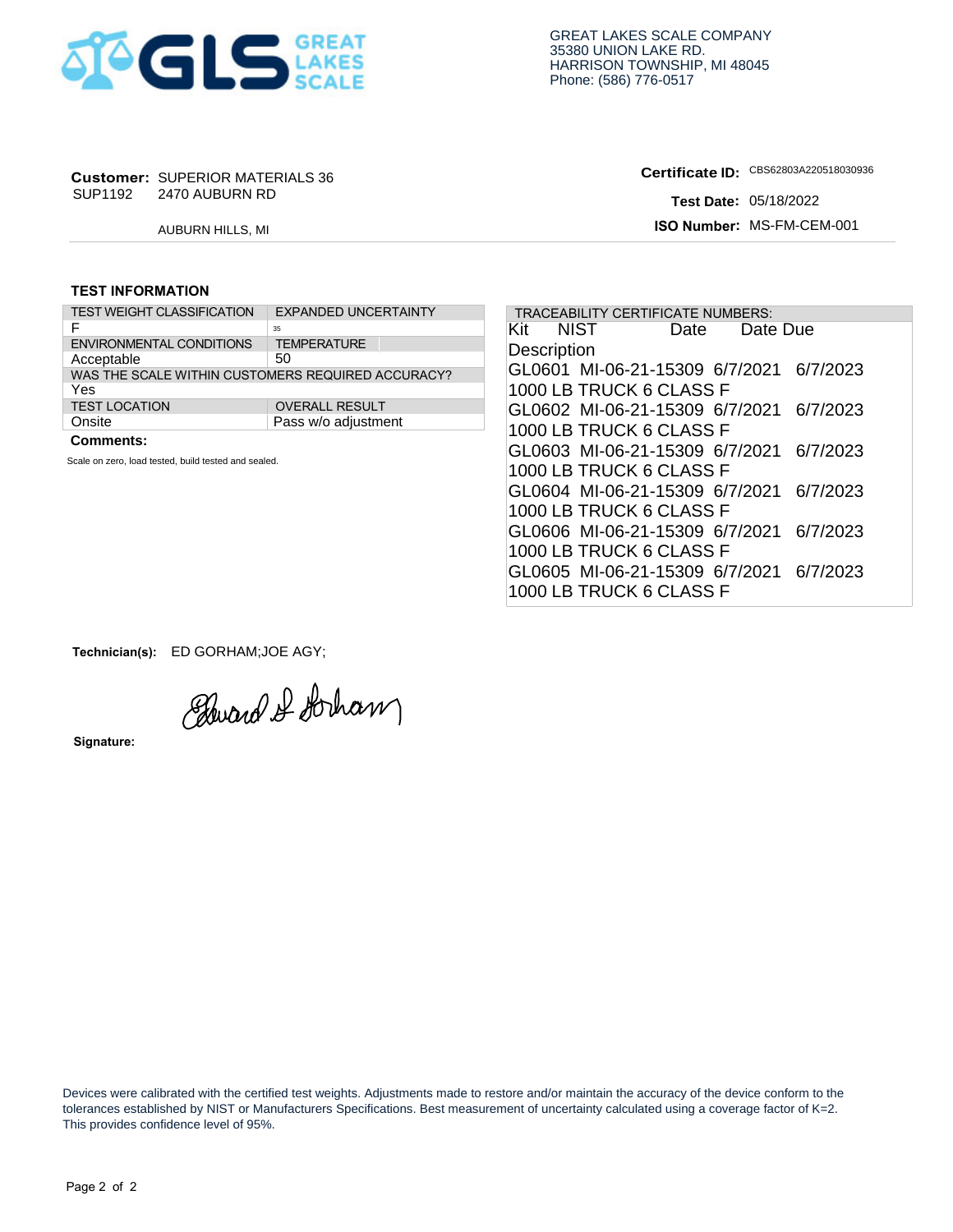

## **Certificate of Calibration**

**Customer:** SUPERIOR MATERIALS 36 SUP1192

**Certificate ID:** CBS62803C220518031144

**Test Date:** 

| <b>CALIBRATION DATE</b>          |    | <b>DUE DATE</b> |    |       | <b>TEST INTERVAL</b> |                                 | <b>SCALE ID</b>             |          |    | <b>SCALE CLASS</b> |    |
|----------------------------------|----|-----------------|----|-------|----------------------|---------------------------------|-----------------------------|----------|----|--------------------|----|
| 05/18/2022                       |    |                 |    |       |                      |                                 | CBS62803C                   |          | Ш  |                    |    |
| <b>SCALE LOCATION</b>            |    |                 |    |       |                      |                                 | <b>EQUIPMENT CONDITIONS</b> |          |    |                    |    |
| <b>CEMENT</b>                    |    |                 |    |       |                      | Workina                         |                             | Clean    |    |                    |    |
| SELECT NUMBER OF PM DAYS:        |    |                 |    |       | <b>CAPACITY</b>      |                                 | 6700 UOM                    | lb       |    | <b>INCREMENT</b>   | 5  |
|                                  |    |                 |    |       |                      |                                 |                             |          |    |                    |    |
|                                  |    |                 |    |       |                      |                                 |                             |          |    |                    |    |
|                                  |    |                 |    |       |                      |                                 |                             |          |    |                    |    |
| AS FOUND TEST USING TEST WEIGHTS |    |                 |    |       |                      | AS LEFT TEST USING TEST WEIGHTS |                             |          |    |                    |    |
| <b>Weight Applied</b>            |    | Reading         |    | Error |                      | <b>Weight Applied</b>           |                             | Reading  |    | Error              |    |
|                                  | lb | 0               | Ib | 0     | lb                   | $\Omega$                        | lb                          | $\Omega$ | Ib | $\Omega$           | Ib |

## **AS FOUND TEST USING TEST WEIGHTS AS LEFT TEST USING TEST WEIGHTS**

### **Weight Applied Reading Error Weight Applied Reading Error**  0 lb  $Ib$  $\mathsf{lb}$  $\mathsf{lb}$ Ib Ib  $Ib$ Ib  $Ib$ 0 0 4000 0 0 0 0 4000 0 0 0 0 0 0 | | | | | 0 0 0 UOM Ib INCREMENT<br> **2000** Ib 0 Ib 2000<br>
UC TEST WEIGHTS<br>
UC 2000 Ib 0 Ib 10<br>
UC 2000 Ib 0 Ib lb lb lb lb lb lb lb 2000 lb 0 lb 2000 lb 2000 lb 0 lb lb | 4000 | lb | 1000 | lb | 1000 | lb | 0 | lb | 1000 | lb | 10 lb | 6000 | lb | 6000 | lb | 6000 | lb | 0 | lb | 1b | 1b | 6000 | lb | 0 | 1b | 1b lb lb lb lb lb lb lb lb lb lb lb lb lb lb lb lb lb lb lb lb lb lb lb lb lb lb lb lb lb lb lb lb lb lb lb lb 0

## **AS LEFT BUILD TEST**

|                                                                                  |               | 2470 AUBURN RD   |                      |                            |                                |                                  |                             |                              |                                 |                | Test Date: 05/18/2022     |                                |
|----------------------------------------------------------------------------------|---------------|------------------|----------------------|----------------------------|--------------------------------|----------------------------------|-----------------------------|------------------------------|---------------------------------|----------------|---------------------------|--------------------------------|
|                                                                                  |               | AUBURN HILLS, MI |                      |                            |                                |                                  |                             |                              |                                 |                | ISO Number: MS-FM-CEM-001 |                                |
| (*)Make: ALKON Model : COMMAND SN#: CBS62803C Capacity: 6700 lb Graduation: 5 lb |               |                  |                      |                            |                                |                                  |                             |                              |                                 |                |                           |                                |
|                                                                                  |               |                  |                      |                            |                                |                                  |                             |                              |                                 |                |                           |                                |
|                                                                                  |               |                  |                      |                            |                                |                                  |                             |                              |                                 |                |                           |                                |
|                                                                                  |               |                  |                      |                            |                                |                                  |                             |                              |                                 |                |                           |                                |
|                                                                                  |               |                  |                      |                            |                                |                                  |                             |                              |                                 |                |                           |                                |
| <b>CALIBRATION DATE</b><br>05/18/2022                                            |               | DUE DATE         |                      |                            | <b>TEST INTERVAL</b>           |                                  |                             | <b>SCALE ID</b><br>CBS62803C |                                 | $\mathbf{III}$ | <b>SCALE CLASS</b>        |                                |
| <b>SCALE LOCATION</b>                                                            |               |                  |                      |                            |                                |                                  | <b>EQUIPMENT CONDITIONS</b> |                              |                                 |                |                           |                                |
| <b>CEMENT</b>                                                                    |               |                  |                      |                            |                                |                                  | Working                     |                              | Clean                           |                |                           |                                |
| SELECT NUMBER OF PM DAYS:                                                        |               |                  |                      |                            | <b>CAPACITY</b>                |                                  |                             |                              | 6700 UOM lb                     |                | <b>INCREMENT</b>          |                                |
|                                                                                  |               |                  |                      |                            |                                |                                  |                             |                              |                                 |                |                           |                                |
|                                                                                  |               |                  |                      |                            |                                |                                  |                             |                              |                                 |                |                           |                                |
| AS FOUND TEST USING TEST WEIGHTS                                                 |               |                  |                      |                            |                                |                                  |                             |                              | AS LEFT TEST USING TEST WEIGHTS |                |                           |                                |
| <b>Weight Applied</b>                                                            |               | <b>Reading</b>   |                      | Error                      |                                |                                  | <b>Weight Applied</b>       |                              | <b>Reading</b>                  |                | Error                     |                                |
| 0                                                                                | Ib            | 0                | $\mathsf{lb}$        | $\pmb{0}$                  | I <sub>b</sub>                 | $\mathbf 0$                      |                             | Ib                           | 0                               | lb             | 0                         | I <sub>b</sub>                 |
| 2000                                                                             | $\mathsf{lb}$ | 2000             | I <sub>b</sub>       | $\pmb{0}$                  | Ib                             | 2000                             |                             | Ib                           | 2000                            | lb             | 0                         | $\mathsf{lb}$                  |
| 4000<br>6000                                                                     | lb<br>lb      | 4000<br>6000     | lb<br>I <sub>b</sub> | $\mathbf 0$<br>$\mathbf 0$ | Ib<br>Ib                       | 4000<br>6000                     |                             | Ib<br>Ib                     | 4000<br>6000                    | lb<br>lb       | $\mathsf 0$<br>0          | $\mathsf{lb}$<br>$\mathsf{lb}$ |
| $\mathsf 0$                                                                      | lb            | 0                | lb                   | 0                          | Ib                             | $\pmb{0}$                        |                             | lb                           | 0                               | lb             | 0                         | I <sub>b</sub>                 |
|                                                                                  | lb            |                  | lb                   |                            | Ib                             |                                  |                             | lb                           |                                 | lb             |                           | lb                             |
|                                                                                  | lb            |                  | $\mathsf{lb}$        |                            | Ib                             |                                  |                             | Ib                           |                                 | lb             |                           | I <sub>b</sub>                 |
|                                                                                  | lb            |                  | I <sub>b</sub>       |                            | Ib                             |                                  |                             | Ib                           |                                 | lb             |                           | lb                             |
|                                                                                  | lb            |                  | Ib                   |                            | Ib                             |                                  |                             | Ib                           |                                 | Ib             |                           | Ib                             |
|                                                                                  |               |                  |                      |                            |                                |                                  |                             |                              |                                 |                |                           |                                |
|                                                                                  | Ib            |                  | Ib                   |                            | Ib                             |                                  |                             | Ib                           |                                 | lb             |                           | Ib                             |
|                                                                                  |               |                  |                      |                            |                                |                                  |                             |                              |                                 |                |                           |                                |
|                                                                                  |               |                  |                      |                            |                                |                                  |                             |                              |                                 |                |                           |                                |
|                                                                                  |               |                  |                      |                            |                                |                                  |                             |                              |                                 |                |                           |                                |
|                                                                                  |               | lb               | 0                    |                            | <b>Material Weight Applied</b> |                                  | <b>Reading</b><br>0         |                              | lb                              | Error<br>0     |                           | lb                             |
|                                                                                  |               | lb               |                      |                            |                                | Ib<br>Ib                         |                             |                              | lb                              |                |                           | Ib                             |
|                                                                                  |               | lb               |                      |                            |                                | Ib                               |                             |                              | lb                              |                |                           | Ib                             |
|                                                                                  |               | Ib               |                      |                            |                                | Ib                               |                             |                              | lb                              |                |                           | lb                             |
|                                                                                  |               | lb               |                      |                            |                                | Ib                               |                             |                              | lb                              |                |                           | Ib                             |
|                                                                                  |               | lb               |                      |                            |                                | Ib                               |                             |                              | lb                              |                |                           | lb                             |
|                                                                                  |               | lb               |                      |                            |                                | Ib                               |                             |                              | lb                              |                |                           | lb                             |
|                                                                                  |               | lb               |                      |                            |                                | I <sub>b</sub>                   |                             |                              | lb                              |                |                           | Ib                             |
|                                                                                  |               | lb               |                      |                            |                                | Ib                               |                             |                              | lb                              |                |                           | Ib                             |
|                                                                                  |               | lb               |                      |                            |                                | Ib                               |                             |                              | lb                              |                |                           | Ib                             |
|                                                                                  |               | lb<br>lb         |                      |                            |                                | I <sub>b</sub><br>I <sub>b</sub> |                             |                              | lb<br>lb                        |                |                           | Ib<br>Ib                       |
|                                                                                  |               | lb               |                      |                            |                                | I <sub>b</sub>                   |                             |                              | lb                              |                |                           | Ib                             |
|                                                                                  |               | lb               |                      |                            |                                | I <sub>b</sub>                   |                             |                              | lb                              |                |                           | Ib                             |
|                                                                                  |               | lb               |                      |                            |                                | I <sub>b</sub>                   |                             |                              | lb                              |                |                           | lb                             |
|                                                                                  |               | lb               |                      |                            |                                | I <sub>b</sub>                   |                             |                              | lb                              |                |                           | lb                             |
|                                                                                  |               | lb               |                      |                            |                                | I <sub>b</sub>                   |                             |                              | lb                              |                |                           | lb                             |
| <b>AS LEFT BUILD TEST</b><br><b>Test Weight Applied</b><br>$\mathbf 0$           |               | lb<br>lb         |                      |                            |                                | I <sub>b</sub><br>lb             |                             |                              | lb<br>lb                        |                |                           | lb<br>lb                       |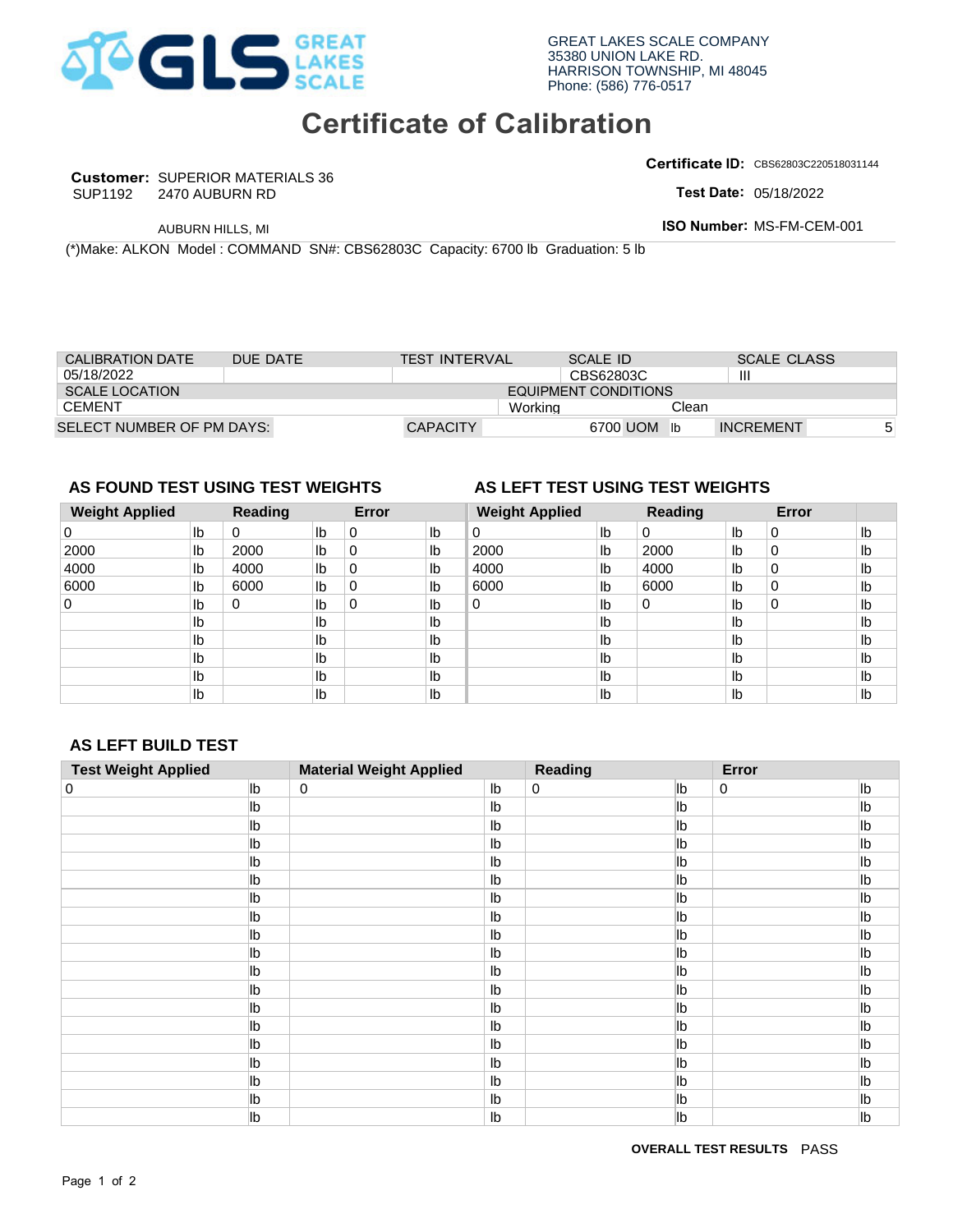

# **Customer: SUPERIOR MATERIALS 36<br>SUP1192 2470 AUBURN RD**

**Certificate ID:**

### **TEST INFORMATION**

|                                                   | <b>Customer: SUPERIOR MATERIALS 36</b> |                             |  |  |  |  |  |
|---------------------------------------------------|----------------------------------------|-----------------------------|--|--|--|--|--|
| SUP1192                                           | 2470 AUBURN RD                         |                             |  |  |  |  |  |
|                                                   | <b>AUBURN HILLS, MI</b>                |                             |  |  |  |  |  |
|                                                   |                                        |                             |  |  |  |  |  |
|                                                   |                                        |                             |  |  |  |  |  |
| <b>TEST INFORMATION</b>                           |                                        |                             |  |  |  |  |  |
| <b>TEST WEIGHT CLASSIFICATION</b>                 |                                        | <b>EXPANDED UNCERTAINTY</b> |  |  |  |  |  |
| F                                                 |                                        | 3.68                        |  |  |  |  |  |
| <b>ENVIRONMENTAL CONDITIONS</b>                   |                                        | <b>TEMPERATURE</b>          |  |  |  |  |  |
| Acceptable                                        |                                        | 60                          |  |  |  |  |  |
| WAS THE SCALE WITHIN CUSTOMERS REQUIRED ACCURACY? |                                        |                             |  |  |  |  |  |
| Yes                                               |                                        |                             |  |  |  |  |  |
| <b>TEST LOCATION</b>                              |                                        | <b>OVERALL RESULT</b>       |  |  |  |  |  |
| Onsite                                            |                                        | Pass w/o adjustment         |  |  |  |  |  |
| Cammante:                                         |                                        |                             |  |  |  |  |  |

|                         | <b>Customer: SUPERIOR MATERIALS 36</b> |                                                   | Certificate ID: CBS62803C220518031144 |                           |                                   |                              |          |  |  |
|-------------------------|----------------------------------------|---------------------------------------------------|---------------------------------------|---------------------------|-----------------------------------|------------------------------|----------|--|--|
|                         | SUP1192 2470 AUBURN RD                 |                                                   |                                       |                           |                                   | <b>Test Date: 05/18/2022</b> |          |  |  |
|                         | AUBURN HILLS, MI                       |                                                   |                                       | ISO Number: MS-FM-CEM-001 |                                   |                              |          |  |  |
|                         |                                        |                                                   |                                       |                           |                                   |                              |          |  |  |
| <b>TEST INFORMATION</b> |                                        |                                                   |                                       |                           |                                   |                              |          |  |  |
|                         | <b>TEST WEIGHT CLASSIFICATION</b>      | <b>EXPANDED UNCERTAINTY</b>                       |                                       |                           | TRACEABILITY CERTIFICATE NUMBERS: |                              |          |  |  |
| F                       |                                        | 3.68                                              | Kit                                   | NIST                      | Date                              | Date Due                     |          |  |  |
|                         | <b>ENVIRONMENTAL CONDITIONS</b>        | <b>TEMPERATURE</b>                                | Description                           |                           |                                   |                              |          |  |  |
| Acceptable              |                                        | 60                                                |                                       |                           | GL0601 MI-06-21-15309 6/7/2021    |                              | 6/7/2023 |  |  |
| Yes                     |                                        | WAS THE SCALE WITHIN CUSTOMERS REQUIRED ACCURACY? |                                       |                           |                                   |                              |          |  |  |
| <b>TEST LOCATION</b>    |                                        | <b>OVERALL RESULT</b>                             |                                       |                           | 1000 LB TRUCK 6 CLASS F           |                              |          |  |  |
| Onsite                  |                                        | Pass w/o adjustment                               |                                       |                           | GL0602 MI-06-21-15309 6/7/2021    |                              | 6/7/2023 |  |  |
| <b>Comments:</b>        |                                        |                                                   |                                       |                           | 1000 LB TRUCK 6 CLASS F           |                              |          |  |  |
|                         |                                        |                                                   |                                       |                           | GL0603 MI-06-21-15309 6/7/2021    |                              | 6/7/2023 |  |  |
|                         |                                        |                                                   |                                       |                           | 1000 LB TRUCK 6 CLASS F           |                              |          |  |  |
|                         |                                        |                                                   |                                       |                           | GL0604 MI-06-21-15309 6/7/2021    |                              | 6/7/2023 |  |  |
|                         |                                        |                                                   |                                       |                           | 1000 LB TRUCK 6 CLASS F           |                              |          |  |  |
|                         |                                        |                                                   |                                       |                           |                                   |                              |          |  |  |
|                         |                                        |                                                   |                                       |                           | GL0606 MI-06-21-15309 6/7/2021    |                              | 6/7/2023 |  |  |
|                         |                                        |                                                   |                                       |                           | 1000 LB TRUCK 6 CLASS F           |                              |          |  |  |
|                         |                                        |                                                   |                                       |                           | GL0605 MI-06-21-15309 6/7/2021    |                              | 6/7/2023 |  |  |
|                         |                                        |                                                   |                                       |                           | 1000 LB TRUCK 6 CLASS F           |                              |          |  |  |

**Technician(s):** ED GORHAM;JOE AGY;

Joest.

**Signature:** 

 Devices were calibrated with the certified test weights. Adjustments made to restore and/or maintain the accuracy of the device conform to the tolerances established by NIST or Manufacturers Specifications. Best measurement of uncertainty calculated using a coverage factor of K=2. This provides confidence level of 95%.